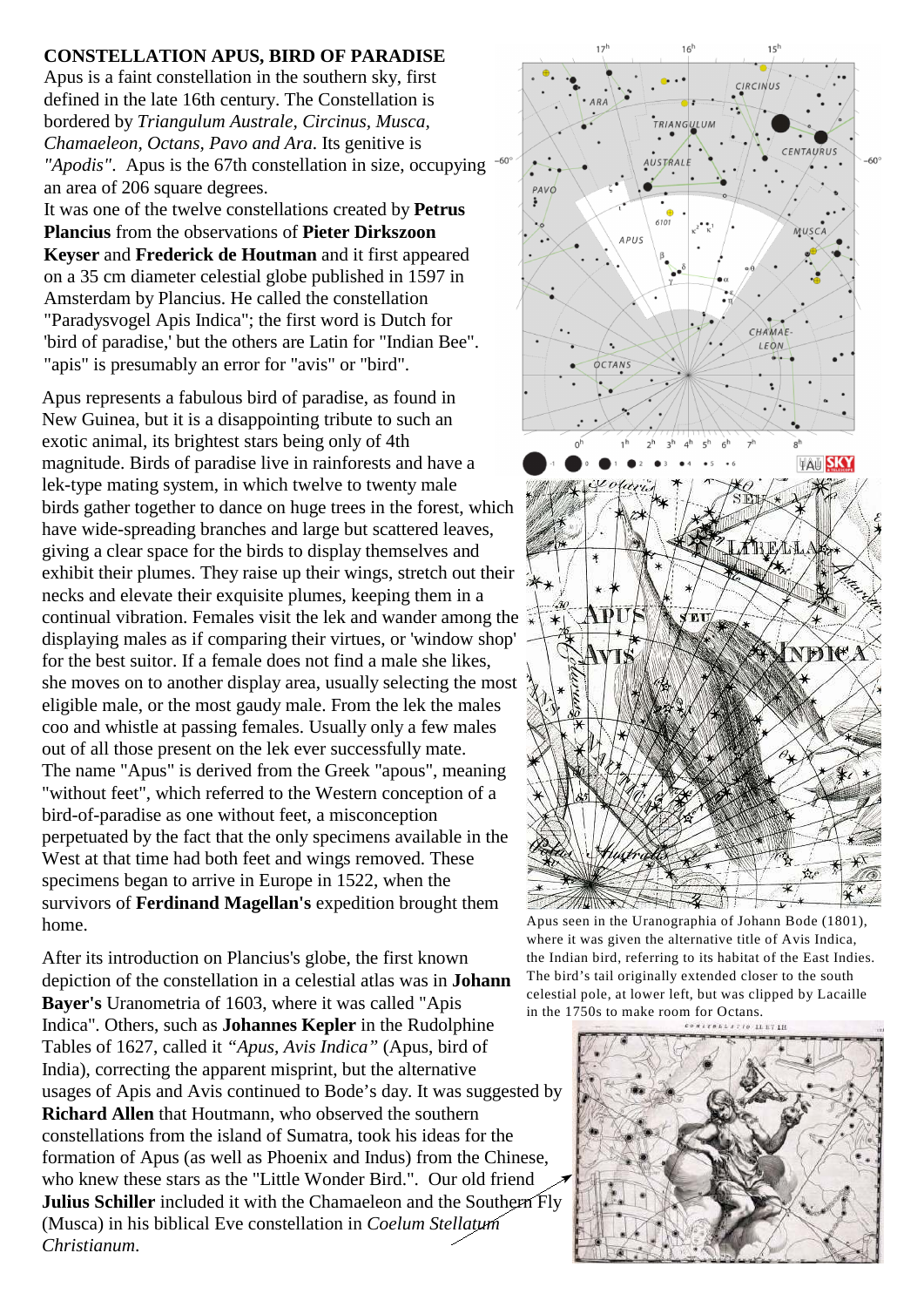

This wide angle, 28-mm photographic image of the South Celestial Pole covers a lot of territory. Apus is seen as one of the 15 circumpolar constellations in the southern hemisphere. It was originally one of the constellations used by European navigators from the sixteenth century on, after the beginning of European exploration around the bottom of Africa:

In the upper centre is the constellation **Octans** and the pole itself. To the upper left of Octans, you can make out the stars in the constellation **Apus**. Just below and left of centre is the **Small Magellanic Cloud** in **Tucana**. Look carefully, and you can easily see the bright globular cluster, **47 Tucanae**. Right of center is the much larger and brighter **Large Magellanic Cloud** in **Dorado** and **Mensa**. You can easily make out NGC 2070, the **Tarantula Nebula**, in the LMC. The LMC and the SMC are elliptical galaxies which are satellite companions to our own Milky Way Galaxy. The

bright triangle of **Hydrus** can be found nestled between the two Magellanic clouds. Above the LMC is the constellation **Volans**. On the far right you will find the bright star **Canopus** in the constellation **Carina**. Directly above Volans, you can make out the constellation **Chamealeon**.

DEEP-SKY OBJECTS The most prominent deep-sky objects in Apus include the globular clusters NGC 6101 and IC 4499 as well as the spiral galaxy IC 4633. NGC 6101 is a 14th magnitude globular cluster, located seven degrees north of  $\gamma$  Aps. IC 4499 is a loose globular cluster in the medium-far galactic halo. Its apparent magnitude is 10.6, and it is unique because it is younger than most other globular clusters in the same region as determined by its metallicity. IC 4633 is a very faint spiral galaxy surrounded by a vast amount of Milky Way line-of-sight Integrated Flux Nebulae.